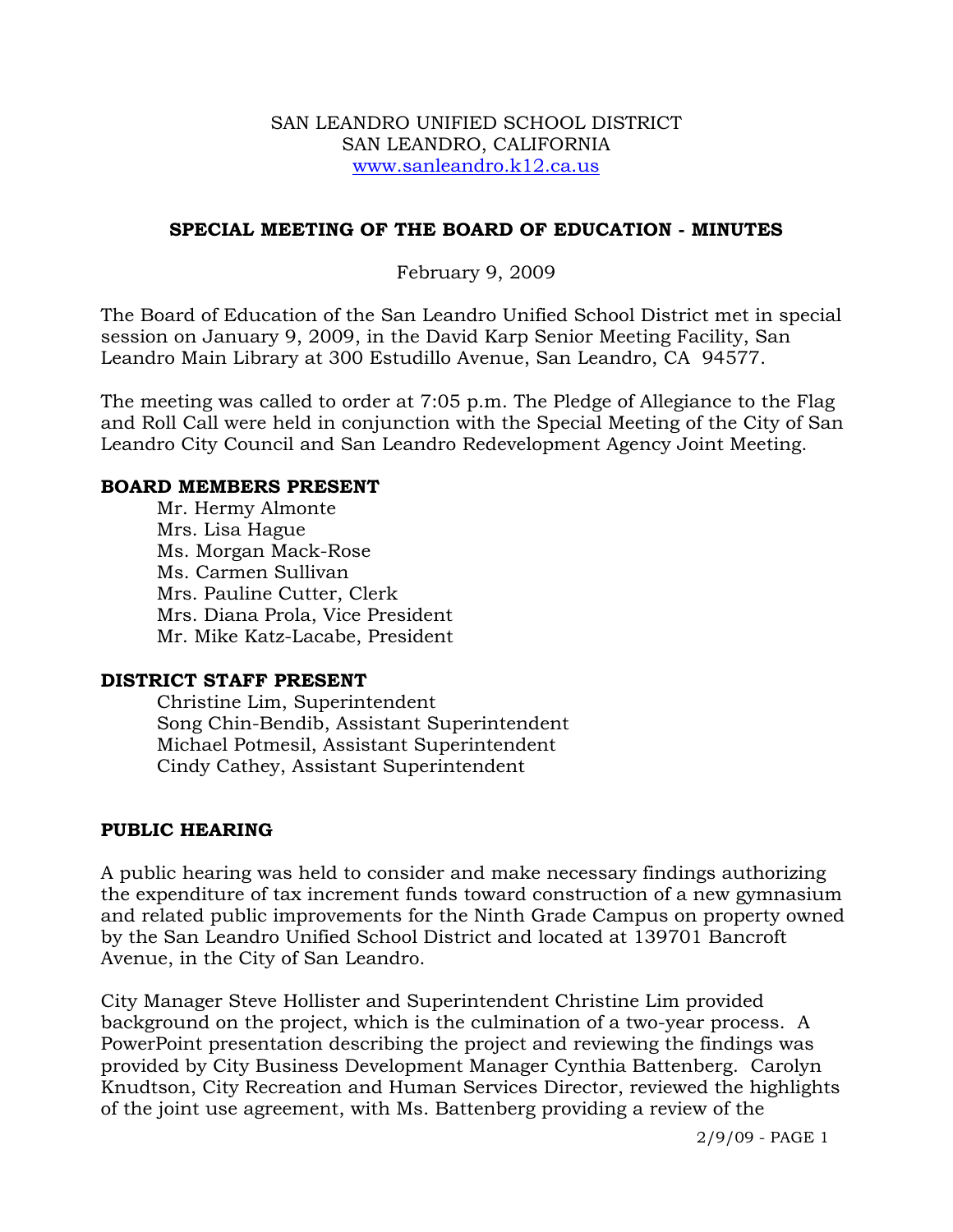provisions of the financing agreement, and outlining the actions to be taken by the City Council, Redevelopment Agency (RDA) and School Board to adopt the necessary findings and approve the joint use and financing agreements.

## **PUBLIC COMMENTS**

• Wayne Gregori, San Leandro resident, addressed the City Council/Agency and School regarding the RDA funding contribution and what might jeopardize the funding. It was explained that if that should happen, this would delay the Agency's payments to the School District.

There being no further comments from the public, and without objection, the Pubic Hearing was closed.

- School Board Trustee Morgan Mack-Rose thanked City and District staff for working together for a common goal, adding that this is a great example of what can be done together.
- Mr. Katz-Lacabe also noted that, given these tough financial times, the construction of the 9th Grade Campus and Arts Education Center benefits the entire community.

# **ACTION ITEM**

## Facilities and Construction

5.1-A Resolution #09-11, Finance Agreement with the Redevelopment Agency of the City of San Leandro, Approving a Joint Use Agreement with the City of San Leandro

> Adopt Resolution #09-11, Approving a Financing Agreement with the Redevelopment Agency of the City of San Leandro, approving a Joint Use Agreement with the City of San Leandro, and Adopting Findings required by Health and Safety Code Sections 33445 and 33679 related to proposed expenditure of tax increment funds toward construction of the Ninth Grade Campus Gymnasium and related public improvements.

On a motion made by Mrs. Prola and seconded by Mrs. Hague, the Board adopted Resolution #09-11, Approving a Financing Agreement with the Redevelopment Agency of the City of San Leandro, approving a Joint Use Agreement with the City of San Leandro, and Adopting Findings required by Health and Safety Code Sections 33445 and 33679 related to proposed expenditure of tax increment funds toward

2/9/09 - PAGE 2